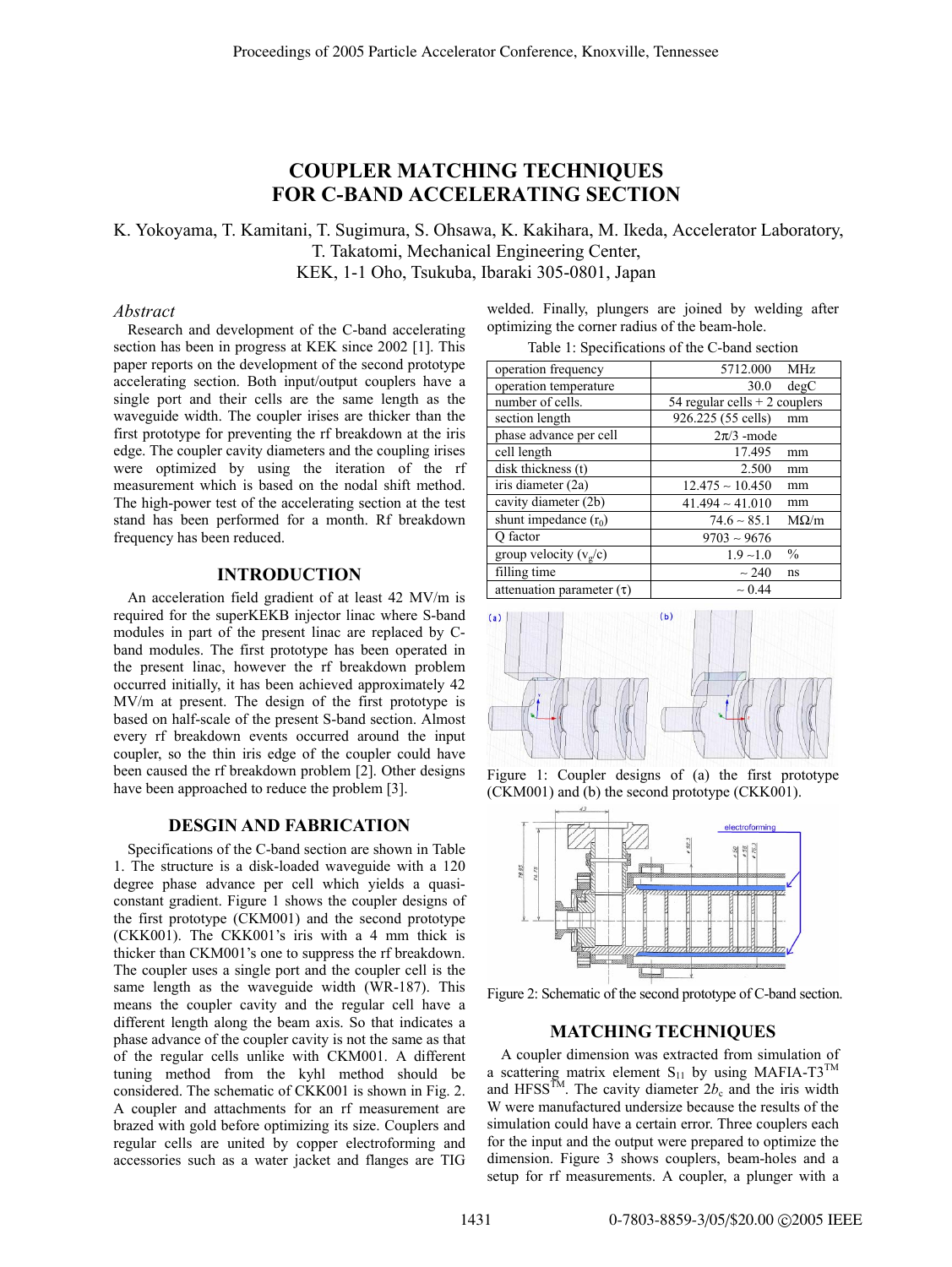beam-hole and 6 cells are put together by jigs.  $2b_c$  and *W* were processed until a phase advance was measured such as fig. 4 (a). Measuring the resonance frequency  $f_{res}$  in a coupler cavity was reliable for this procedure at first. The target frequency was the average value between the resonant frequency for the  $\pi/2$  mode and the  $2\pi/3$  mode since it's the basic approach to the matching procedure as the kyhl method [4]. As shown in (b), a 120 degree phase advance per cell wasn't obtained under this procedure as was expected. Therefore, the following method of optimizing the coupler dimension was contrived for accomplishing coupler tuning.



Figure 3: Couplers, beam-holes and setup for low-power experiments.

## *Method of optimizing*

The appropriate size of  $W$  is a concern to obtain the proper coupling. There's a simple method to see if  $2b_c$  is undersize or oversize corresponding to the size of *W*. The resonant frequency lowers when a piece of Teflon is inserted in the cavity. On the other hand, the resonance frequency rises when the corner radius of the beam-hole is enlarged. These procedures have the same effects of changing the size of  $2b_c$ . The diameter of the first cell  $2b_1$ was also modified to obtain the proper coupling in the practical procedure. To estimate the amount of modification, each phase deviation from a 120 degree phase advance could be approximated as the first order expansion by

$$
\begin{pmatrix}\n\Delta\theta_1 \\
\Delta\theta_2 \\
\Delta\theta_3\n\end{pmatrix} = \begin{pmatrix}\n\frac{\partial \theta_1}{\partial (2b_c)} & \frac{\partial \theta_1}{\partial (2b_1)} & \frac{\partial \theta_1}{\partial (W)} \\
\frac{\partial \theta_2}{\partial (2b_c)} & \frac{\partial \theta_2}{\partial (2b_1)} & \frac{\partial \theta_2}{\partial (W)} \\
\frac{\partial \theta_3}{\partial (2b_c)} & \frac{\partial \theta_3}{\partial (2b_1)} & \frac{\partial \theta_3}{\partial (W)} & \frac{\partial \theta_3}{\partial (W)}\n\end{pmatrix}
$$
\n(1),

where,  $\theta_1$ ,  $\theta_2$  and  $\theta_3$  represent the deviation of a phase advance between each cell, and  $\Delta\theta_1$ ,  $\Delta\theta_2$  and  $\Delta\theta_3$ represent the each deviation from a 120 degree phase advance and  $\Delta 2b_c$ ,  $\Delta 2b_1$  and  $\Delta W$  represent the amount of modification, respectively. The sum of  $\theta_1$ ,  $\theta_2$  and  $\theta_3$  is 360 degree and the each deviation is 120 degree ideally. But solving Eq. (1) directly is not practical to find a solution because the measuring and processing accuracy have an error slightly. Thus, only two deviations were adopted for estimating. Figure 4 show the results of the nodal shift, Table 2 shows the coupler dimension corresponding to fig. 4 and Table 3 shows an example of the matrix elements which were obtained from measuring and processing,

respectively. Figure 5 shows the history of the dimension of input/output couplers. Figure 4 (c) shows the results of the nodal shift after accomplishing coupler tuning; this is sufficient to a 120 degree phase advance per cell. After coupler tuning with 6 cells, the inner diameter of regular cell's spacers were processed. The amount of modification was determined by measuring the nodal shift as well. Figure 4 (d) shows the results of the nodal shift after optimizing spacers of all regular cells. A 120 degree phase advance per cell at the target frequency was obtained. In general, a resonance frequency shift is caused in electroforming process because regular cells could be pressured by a stress and the coupler dimension could be shrunk. The resonance frequency shift was estimated by the result of electroforming a test-section which had 6 cells. The target frequency contained this estimation.

#### *Manufacturing process*

The value of VSWR is also our concern in manufacturing an accelerating section. A voltage standing-wave ratio (VSWR) of less than 1.4 is required. There's a possibility VSWR will change in a welding process because of a thermal stress. VSWR and the surface temperature of couplers were measured every time TIG welding was executed. Figure 6 shows the measurement results of VSWR vs. frequency before and after cooper electroforming. The frequency of the minimum VSWR was shifted in large quantities from this result. The pressure induced by sticking couplers and regular cells could have caused a certain strain of the couplers. The optimization of the corner radius of beamholes was implemented to compensate for the frequency shift before welding. The shift was improved (see fig. 7). The VSWR vs. frequency was also changed during welding accessories. The corner radius of beam-holes was modified as well and the plungers were welded. The final result of VSWR vs. frequency is shown in fig. 7. The VSWR at the target frequency is adequately low but the bandwidth turned out to be narrow.

## **HIGH-POWER TEST**

CKK001 was installed in a high-power test stand for rf aging. A 5-stub tuner was used to expand the bandwidth of the accelerating section. Figure 8 shows the measurement results of VSWR vs. frequency before and after adjusting the 5-stub tuner. The bandwidth is improved and the VSWR of 1.13 at the target frequency in the atmosphere is obtained. Rf aging has been performed for about a month ( $\sim 1.1 \times 10^8$  shots). The rf power of about 40 MW with a pulse width of 500 ns and a pulse repetition rate of 50 Hz has been fed to CKK001. The number of rf breakdown events is several times per day. This performance is satisfactory for using as a practical c-band accelerating section.

### **CONCLUSION**

The method of a coupler tuning was achieved by taking advantage of a piece of Teflon and beam-holes with a